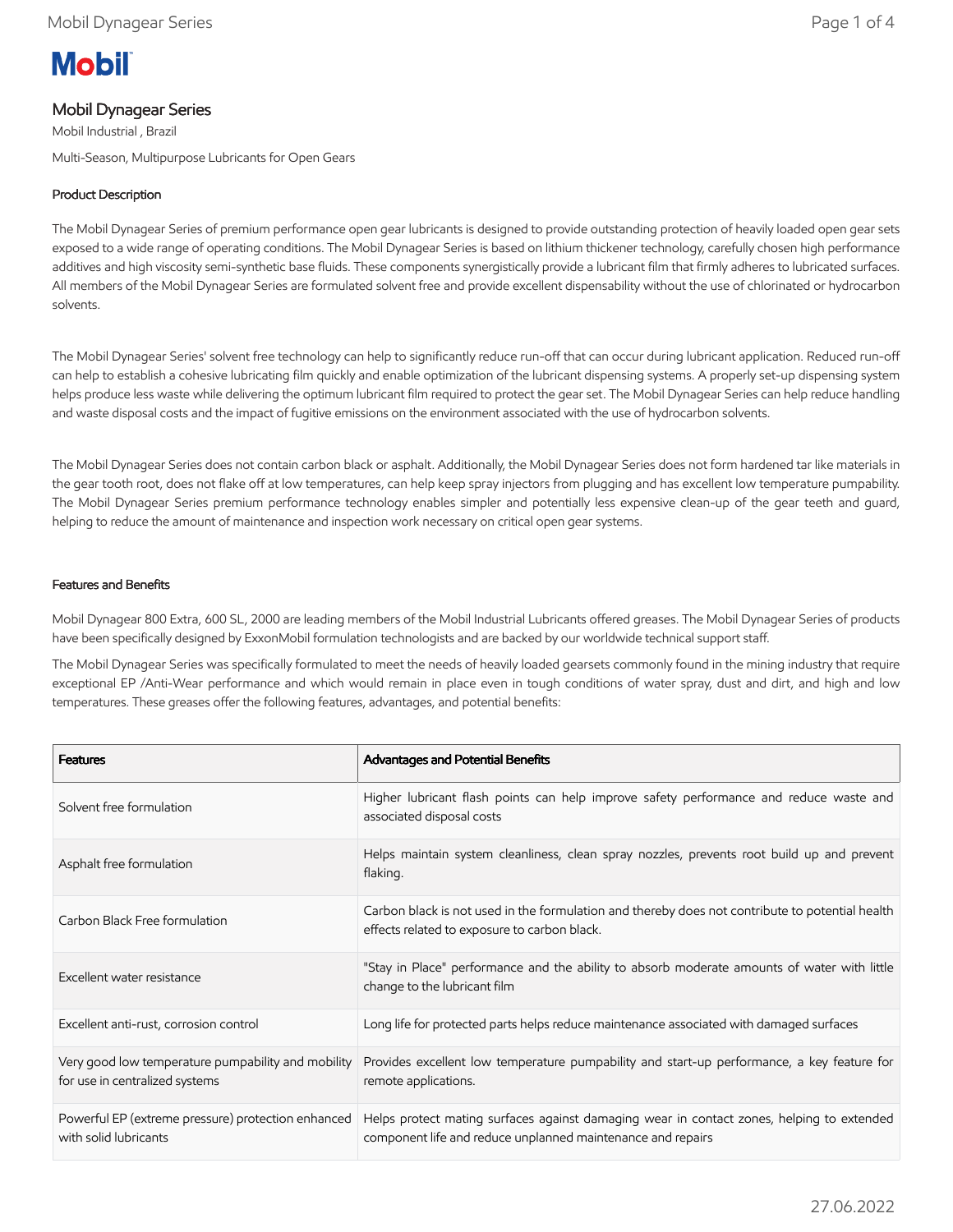## Applications

 • The Mobil Dynagear Series of open gear lubricants are highly recommended for shovel dipper sticks and racks, swing gears (circle), propel system bushings, crowd gears, sheave bearings and undercarriage lubrication points.

 • Mobil Dynagear 800 Extra and Mobil Dynagear 600 SL are recommended as all season multi-purpose greases and as low temperature open gear lubricants.

- Mobil Dynagear 2000 is specifically designed for use in applications operating at higher ambient temperatures and requiring greater film thickness.
- Mobil Dynagear 800 Extra meets the requirements of P&H SHOVELS 464 OGL for the lubrication of open gears.

 • The Mobil Dynagear Series is recommended by ExxonMobil for use in mining, grinding, mill applications and other industrial applications, where the grease is dispensed through central grease systems

 • Mobil Dynagear 800 Extra is suitable for use as an all-season, multi-purpose grease for on-board systems on heavy duty equipment where NLGI 00 grade greases are recommended.

To help you select the correct grade of Mobil Dynagear for your equipment and operation, please contact your Sales Representative, or the ExxonMobil Technical Help Desk at 800 268 3183.

## Specifications and Approvals

| This product meets or exceeds the requirements of: | DYNAGEAR 800 EXTRA |  |
|----------------------------------------------------|--------------------|--|
| P&H Shovels 464 OGL                                |                    |  |

#### Properties and Specifications

| Property                                                                              | <b>DYNAGEAR</b><br>2000 | <b>DYNAGEAR</b><br>600<br><b>SL</b> | <b>DYNAGEAR</b><br>800<br><b>EXTRA</b> |
|---------------------------------------------------------------------------------------|-------------------------|-------------------------------------|----------------------------------------|
| Grade                                                                                 | <b>NLGI 00.5</b>        | <b>NLGI 0.5</b>                     | <b>NLGI 00.5</b>                       |
| Base Oil Viscosity of Greases @ 100 C, mm2/s, AMS 1700                                | 120                     | 60                                  | 60                                     |
| Base Oil Viscosity of Greases @ 40 C, mm2/s, AMS 1697                                 |                         | 620                                 |                                        |
| Base Oil Viscosity, As Charged, @ 40 C, cSt, CALCULATED                               |                         |                                     | 680                                    |
| Copper Strip Corrosion, 24 h, 100 C, Rating, ASTM D4048                               |                         | 1                                   | $\mathbf{1}$                           |
| Copper Strip Corrosion, Rating, ASTM D4048                                            | 1                       |                                     |                                        |
| Dropping Point, °C, ASTM D2265                                                        | 193                     | 198                                 | 175                                    |
| Flash Point, Base Oil, °C, ASTM D92                                                   | 243                     | 204                                 | 158                                    |
| Four-Ball Extreme Pressure Test, Weld Point, kgf, ASTM D2596                          |                         |                                     |                                        |
| Four-Ball Extreme Pressure Test, without Diluent, Load Wear Index, kgf, ASTM<br>D2596 | 145                     | 145                                 | 145                                    |
| Four-Ball Extreme Pressure Test, without Diluent, Weld Point, kgf, ASTM D2596         | 800                     | 800                                 | 800                                    |
| Four-Ball Wear Test, Scar Diameter, mm, ASTM D2266                                    | 0.5                     |                                     | 0.55                                   |
| Four-Ball Wear Test, Scar Diameter, 40 kg, 1200 rpm, 1 h, 75 C, mm, ASTM D2266        |                         | 0.6                                 |                                        |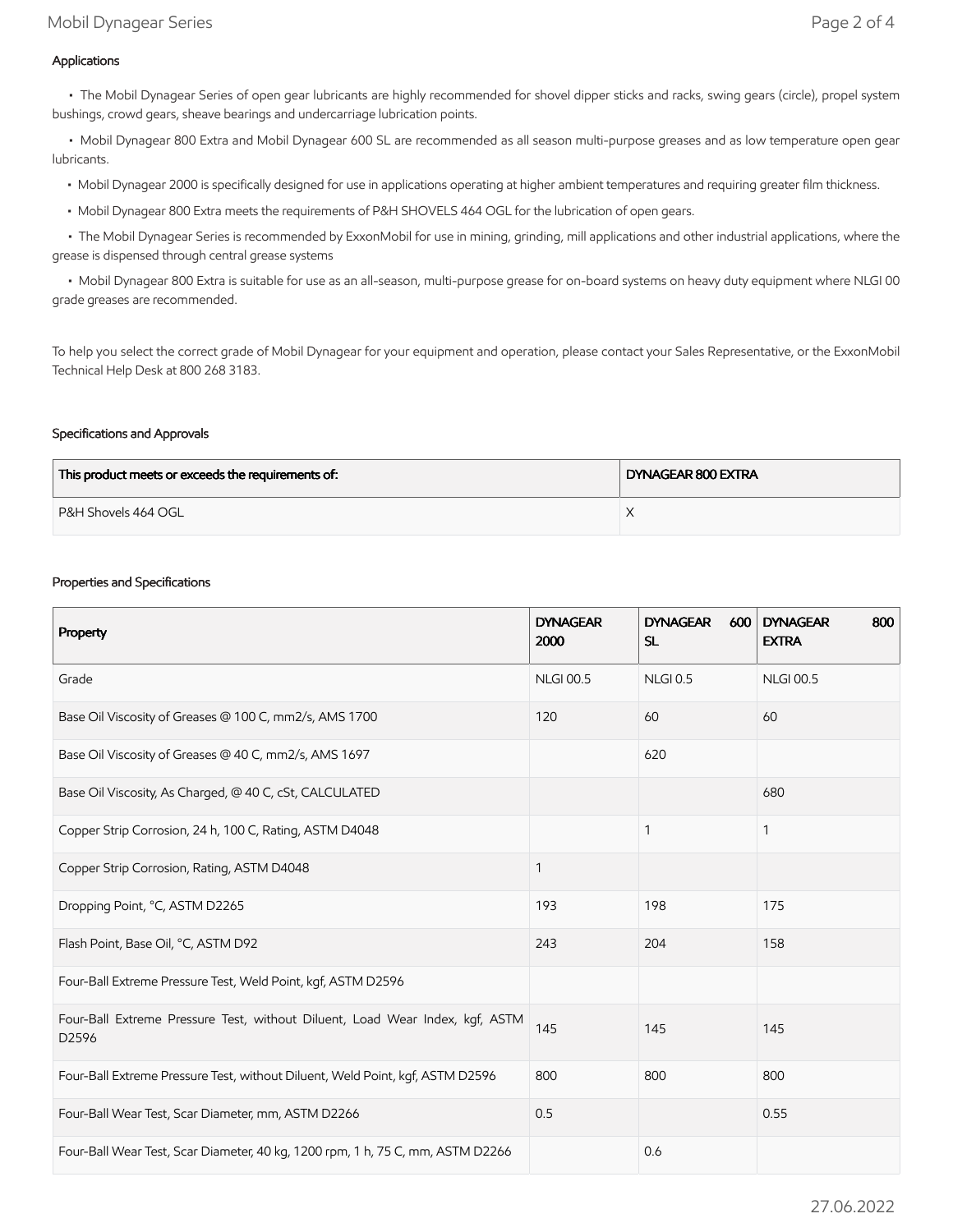Mobil Dynagear Series Page 3 of 4

| Property                                                                         |                           | DYNAGEAR 2000   DYNAGEAR 600 SL  | DYNAGEAR 800 EXTRA |
|----------------------------------------------------------------------------------|---------------------------|----------------------------------|--------------------|
| Lincoln Ventmeter, -30 F, psi, Lincoln - Grease Ventability by Lincoln Ventmeter |                           | $\mathbf{0}$                     |                    |
| Lincoln Ventmeter, -6 F, psi, Lincoln Ventmeter                                  |                           |                                  |                    |
| Mineral oil viscosity at 40C, cSt, CALCULATED                                    | 2000                      |                                  |                    |
| Penetration, 60X, 0.1 mm, ASTM D217                                              | 380                       | 335                              | 400                |
| Pumpability, Lincoln Ventometer, psi, PQP 3.48                                   | 117 @ -20C                | 183 @ -35C                       | 200 @-40C          |
| Rust Protection, Rating, ASTM D1743                                              | <b>PASS</b>               | <b>PASS</b>                      | <b>PASS</b>        |
| Thickener, wt%, AMS 1699                                                         | >2.0                      | >2.0                             |                    |
| Thickener Content, wt %, CALCULATED                                              |                           |                                  | >2.0               |
| Timken Extreme Pressure Test, No Score, lb, ASTM D2509                           |                           | 25                               | 25                 |
| Timken OK Load, lb, ASTM D2509                                                   | 25                        | 25                               |                    |
| Timken Retention, US Steel, 4 g/30 min/25 lbs, kg, PQP 5.20(mod)                 | <b>PASS</b>               |                                  |                    |
| Timken Retention, US Steel, 4 g/30 min/30 lbs, kg, PQP 5.20(mod)                 |                           | <b>PASS</b>                      | <b>PASS</b>        |
| Viscosity, Apparent @ 20 s-1, P, ASTM D1092                                      | 2000 @ 0°C<br>9000 @-15°C | 10,000 @ -30°C<br>38,000 @ -40°C | 10,000 @-40°C      |

#### Health and Safety

Health and Safety recommendations for this product can be found on the Material Safety Data Sheet (MSDS) @ [http://www.msds.exxonmobil.com](http://www.msds.exxonmobil.com/psims/psims.aspx) /psims/psims.aspx

All trademarks used herein are trademarks or registered trademarks of Exxon Mobil Corporation or one of its subsidiaries unless indicated otherwise.

09-2021 Cosan Lubrificantes e Especialidades S.A.

Praia da Ribeira, 01

21930-080 Rio de Janeiro – RJ - BRASIL Tel: 0800 644 1562

Typical Properties are typical of those obtained with normal production tolerance and do not constitute a specification. Variations that do not affect product performance are to be expected during normal manufacture and at different blending locations. The information contained herein is subject to change without notice. All products may not be available locally. For more information, contact your local ExxonMobil contact or visit [www.exxonmobil.com](http://www.exxonmobil.com/)

ExxonMobil is comprised of numerous affiliates and subsidiaries, many with names that include Esso, Mobil, or ExxonMobil. Nothing in this document is intended to override or supersede the corporate separateness of local entities. Responsibility for local action and accountability remains with the local ExxonMobil-affiliate entities.